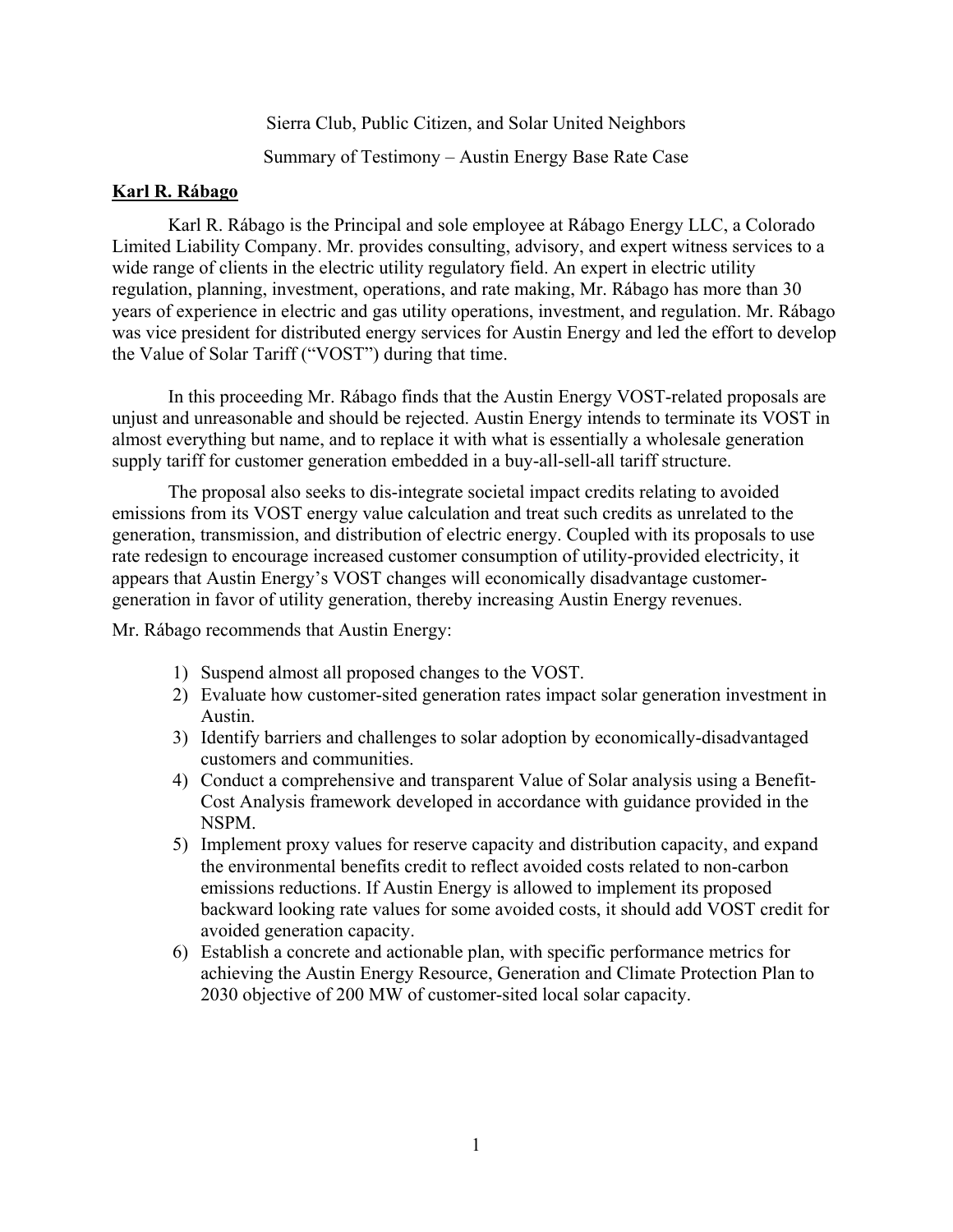## **Cyrus Reed, Ph.D.**

Cyrus Reed is the Conservation Director at the Lone Star Chapter of the Sierra Club and member of the Electric Utility Commission. He also serves as a voting member of the small commercial consumer representative to the Reliability Operations Subcommittee of ERCOT and participates in several ERCOT working groups.

In this proceeding Dr. Reed testifies that the Energy Efficiency Services ("EES") fee is not outside the current rate case, despite Austin Energy's claims. Austin Energy has filed a proposed EES fee in its rate review package, Appendix F, and included in a very late filing a proposal to add a new category of high-load primary voltage customers who would not be charged an EES fee.

The current proposition to recover a portion of the Value of Solar credits ("VOS") credits for residential and commercial customers through the EES fee means that the current base rate case impacts the EES fee by extension. The proposal to create a new commercial rate class exempt from paying the EES fee also has an impact as it will result in reduced funding collected through the EES fee.

The Community Benefit Fund ("CBC") and annual EES fee provide important programs both for rate relief for low- and moderate-income customers, as well as funding for energy conservation, demand response, and onsite energy generation which is fundamental to Austin Energy's utility operations and long-term goals.

The current proposed rate change may be inadequate to meet the ambitious local solar and energy efficiency and demand reduction goals set by the City Council through the 2030 Resource Plan. By paying for VOS through the EES rate there is a chance that it could lower revenues and commitments to other important customer programs. By raising the fixed customer charge and reducing the number of energy tiers, there is less incentive to conserve energy, add local solar generation, or reduce demand.

The public input process for setting the annual CBC-EES rate was inadequate. There should be more time for discussion of the rate and budget for these programs at the Resource Management Commission, Electric Utility Commission, and City Council.

Dr. Reed recommends that:

- 1) VOS should not be paid for through the EES/CBC.
- 2) All customer classes should be assessed an equivalent EES fee.
- 3) A more inclusive process be created to annually assess the CBC and EES.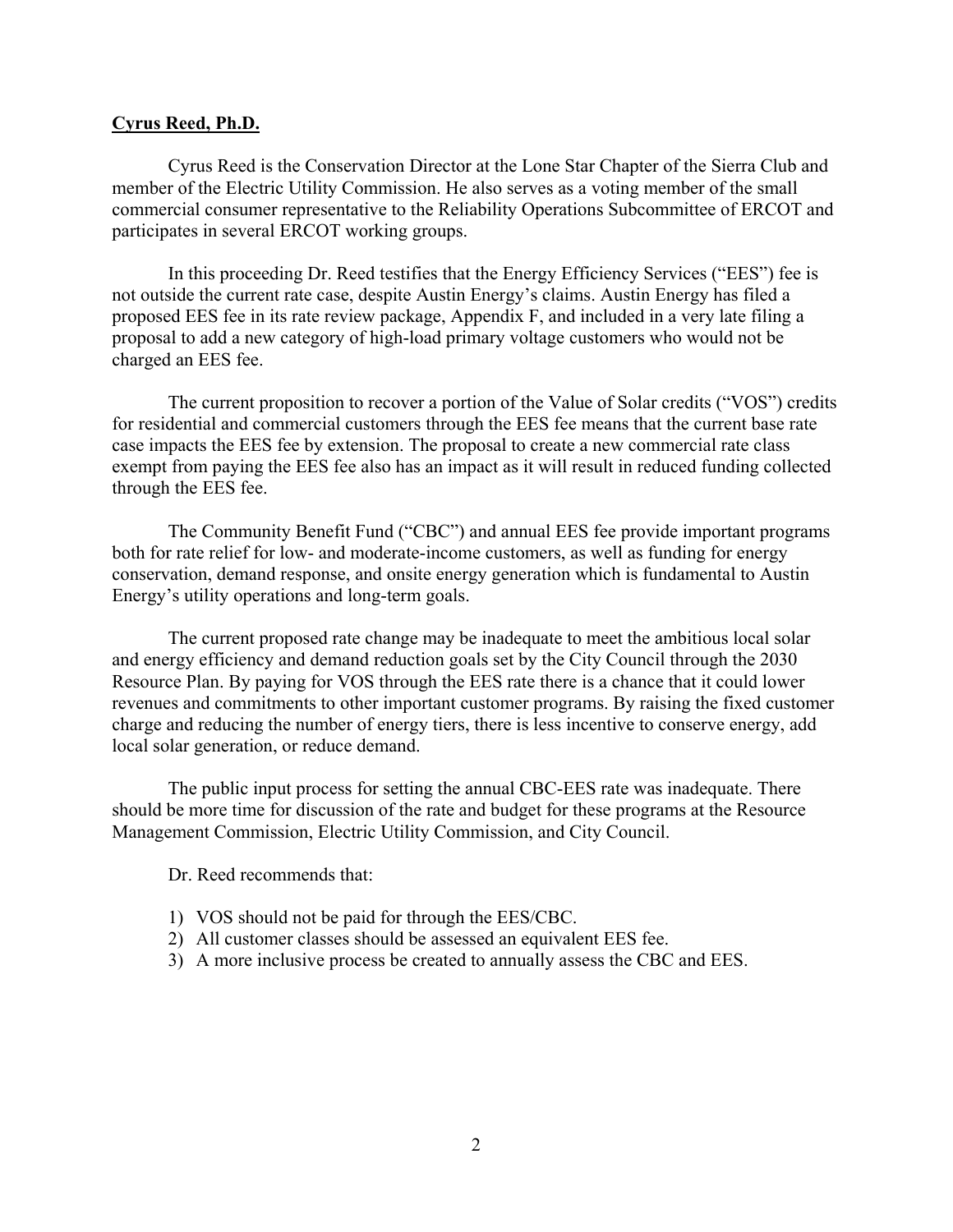## **Ezra D. Hausman, Ph.D**

Dr. Hausman is an independent consultant at Ezra Hausman Consulting. He is an expert in state and regional energy, capacity, and transmission planning, regulated and restructured electricity markets, utility and climate-constrained resource planning, electric system dispatch modeling, and economic analysis of regulations in energy markets, among other energy related topics.

In this proceeding, Dr. Hausman finds that Austin Energy's proposed restructuring of its residential electric rates would be detrimental to the effectiveness of its energy efficiency programs and harmful to customers, and particularly to low-income customers. As shown in Austin Energy's own filings, the current proposals would result in a large rate increase for customers who use little energy and large rate decrease for those who use a large volume of energy. These harms outweigh the benefits identified by Austin Energy for the proposed changes, and the Austin City Council should reject these proposals.

 Austin Energy's allocation of costs between fixed and variable costs is not a reasonable characterization of capacity costs. To say that the ongoing need for system investments is insensitive to usage is not only misleading, it is a counterproductive planning and ratemaking perspective that would lead to inefficient system investment and usage.

 A straight fixed/variable billing scheme is not considered a best practice for electric utilities. Austin Energy should focus on rate designs that increase flexibility and help customers make beneficial energy choices. Moving toward higher fixed charges and lower variable costs disincentivizes beneficial energy use practices and increases payback times for customer investments in energy efficiency measures or distributed energy resources, because the customer sees less financial benefit for each unit of savings.

Continued expenditures on the Fayette Power Plant go against Austin Energy's own 2030 Generation Resource Plan and are incompatible with the City of Austin's Climate Equity Plan. There is little information provided on exactly what Austin Energy is spending on this plant, and why, and how such decisions are made and approved. Further, Austin Energy has not conducted any studies on the economics of the continued operation of the Fayette plant versus its retirement, or the potential costs of bringing this coal-burning plant into compliance with EPA environmental regulations. It does not make sense for Austin Energy to fail to even consider these risks just because EPA has not yet adopted a final rule.

 It is also unreasonable for a utility to withhold detailed cost and compliance information in a rate case such as this one, as Austin Energy has done. Utility regulatory commissions would not allow costs to be included in customer rates without adequate justification and proof that the costs are prudent, used, and useful. The burden of proof is invariably on the utility to show that its investments are well-supported and can reasonably be included in just and reasonable rates. This kind of detailed information and analysis is routinely provided to stakeholders and their experts, and to the relevant regulatory authority, under the terms of a nondisclosure agreement to prevent any legitimately confidential information from being released to the general public. The same principles should apply to Austin Energy.

Dr. Hausman recommends that Austin Energy: